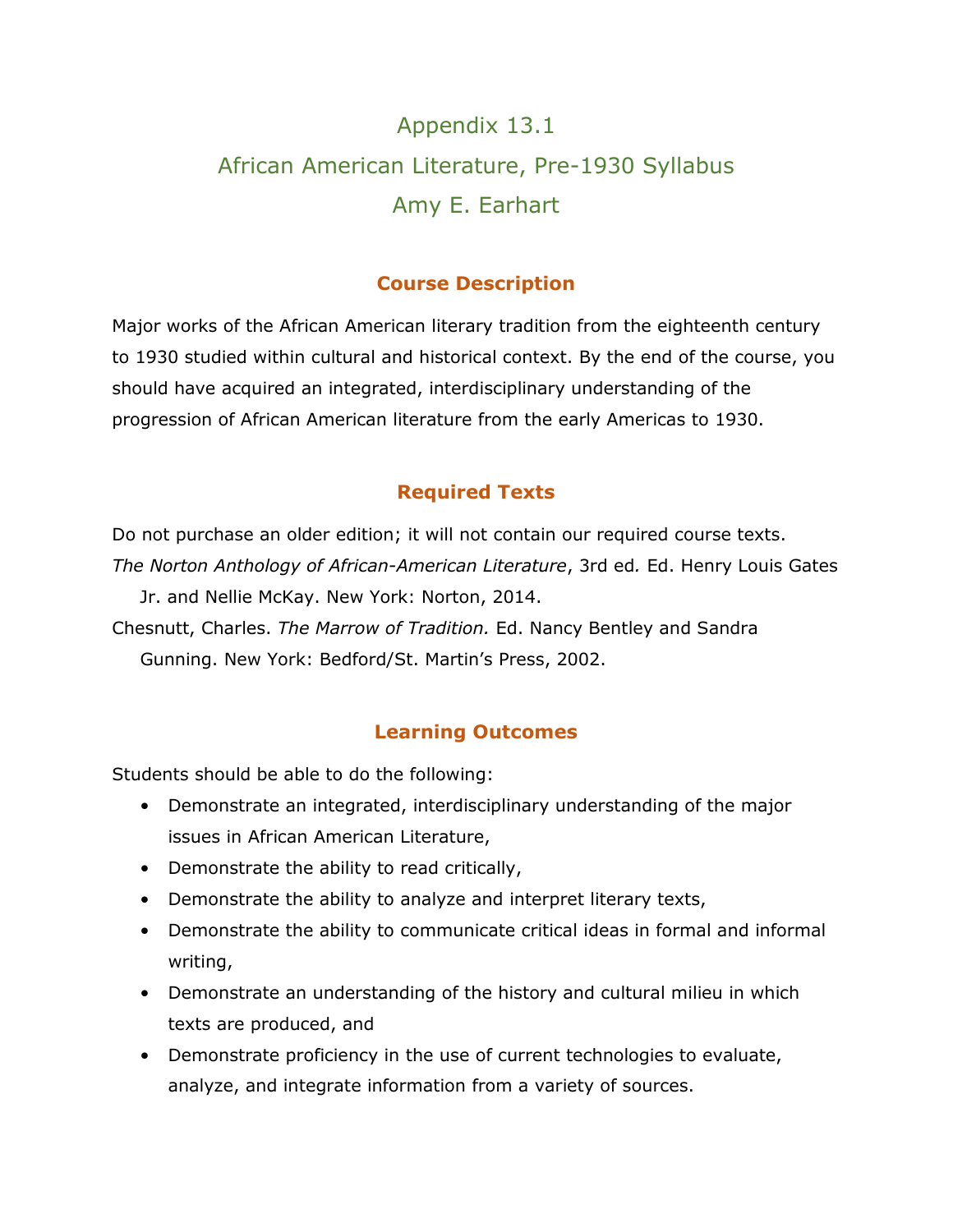# **Assignments**

Class responses (5% each, 10% in total)

Each student is required to sign up for two class responses. On the days that you are a class respondent, you will come to class prepared to discuss the assigned text. Preparation includes careful reading of the assigned materials; a paragraph that highlights the crucial issue(s)in the text; one support item (map, picture, song, etc.); three prepared questions that you will post to the discussion board twenty-four hours prior to class; and the desire to help direct the class discussion.

# Course Project (50% of class grade)

This semester we will be completing a project that integrates research, writing, and analysis. We will be researching the Millican Riot, a local historical event. [\(http://millican.omeka.net\).](http://millican.omeka.net)/) The project will include the following components:

- Research Strategy (10% of project grade)
- Annotated Bibliography (30% of project grade)
- Digital materials on Omeka (10% of project grade)
- Research paper (50% of project grade)
- 2 Exams (20% each, 40% in total)

# **Calendar of Assignments**

# **The Literature of Slavery and Freedom, 1746–1865**

# **Week One**

#### Day One

Course Introduction; View *The Black Atlantic (1500–1800)*

# Day Two

"The Vernacular Tradition," 3–10, "The Literature of Slavery and Freedom, 1746–1865, Overview," 75–87, Eloudah Equiano, "A Narrative," 112–137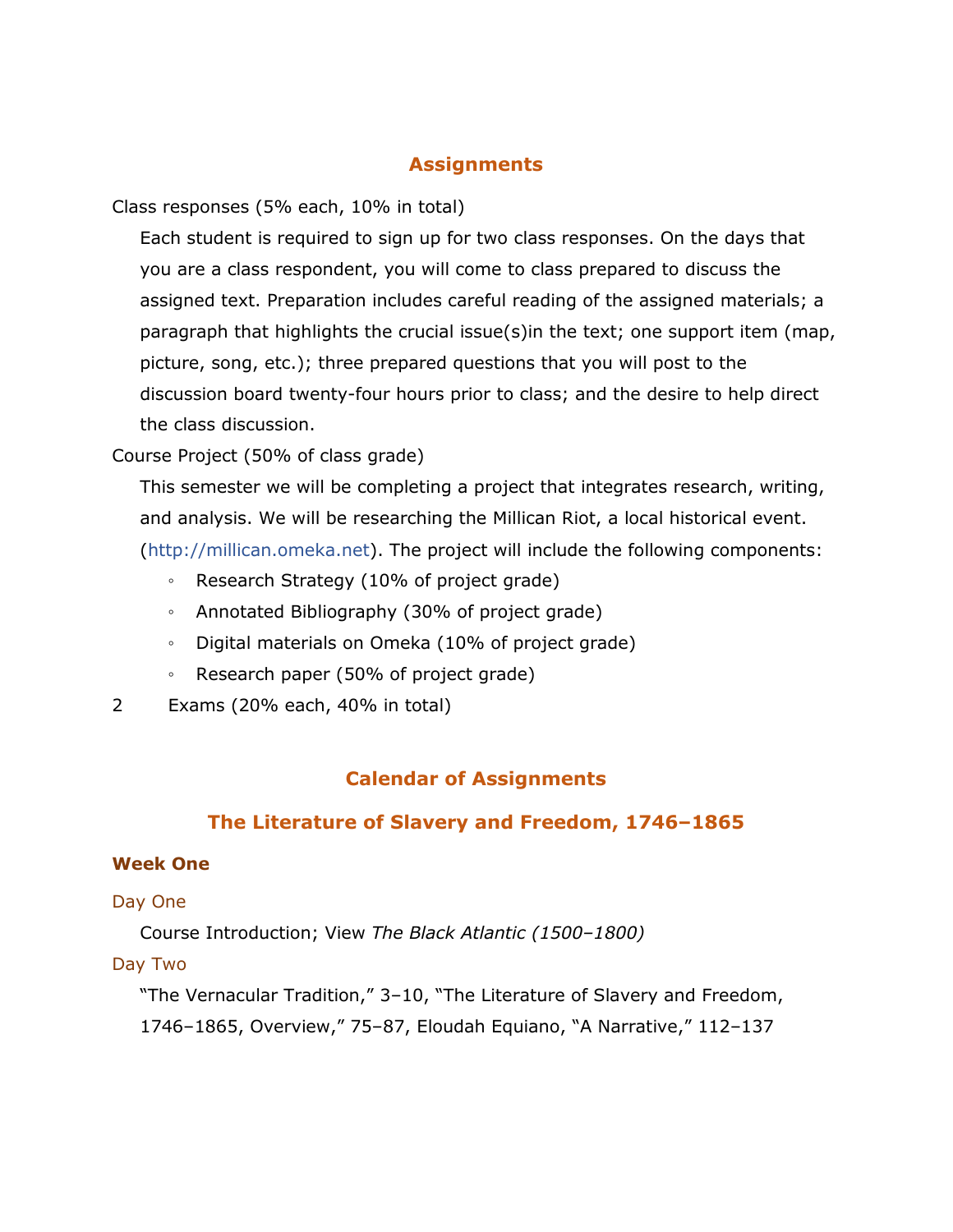#### **Week Two**

#### Day One

Phyllis Wheatley, "From Poems," "To the University of Cambridge," "On Being Brought," 137–141, 143–144, David Walker, "Appeal," 159–171

#### Day Two

View *The Age of Slavery* (1800–1860)

#### **Week Three**

#### Day One

Sojourner Truth, "Ar'n't I a Woman," 176–180, read headnote for Maria Stewart, 181–186, Quilting in the Tradition

#### Day Two

Introduce Course Project, Bring Laptops

#### **Week Four**

#### Day One

Harriet Jacobs, from *Incidents in the Life of a Slave Girl*, 221–261

#### Day Two

Frederick Douglass, *Narrative of the Life of Frederick Douglass,* 326–393,

Research Analysis Due

#### **Week Five**

#### Day One

Douglass Continued

#### Day Two

Frances E. W. Harper, 445–448, "Ethiopia," 448, "The Slave Mother," 450–451, "The Two Offers," 460–466

# **Literature of the Reconstruction to the New Negro Renaissance, 1865–1919**

# **Week Six**

# Day One

In-Class Workshop Day, Bring Laptops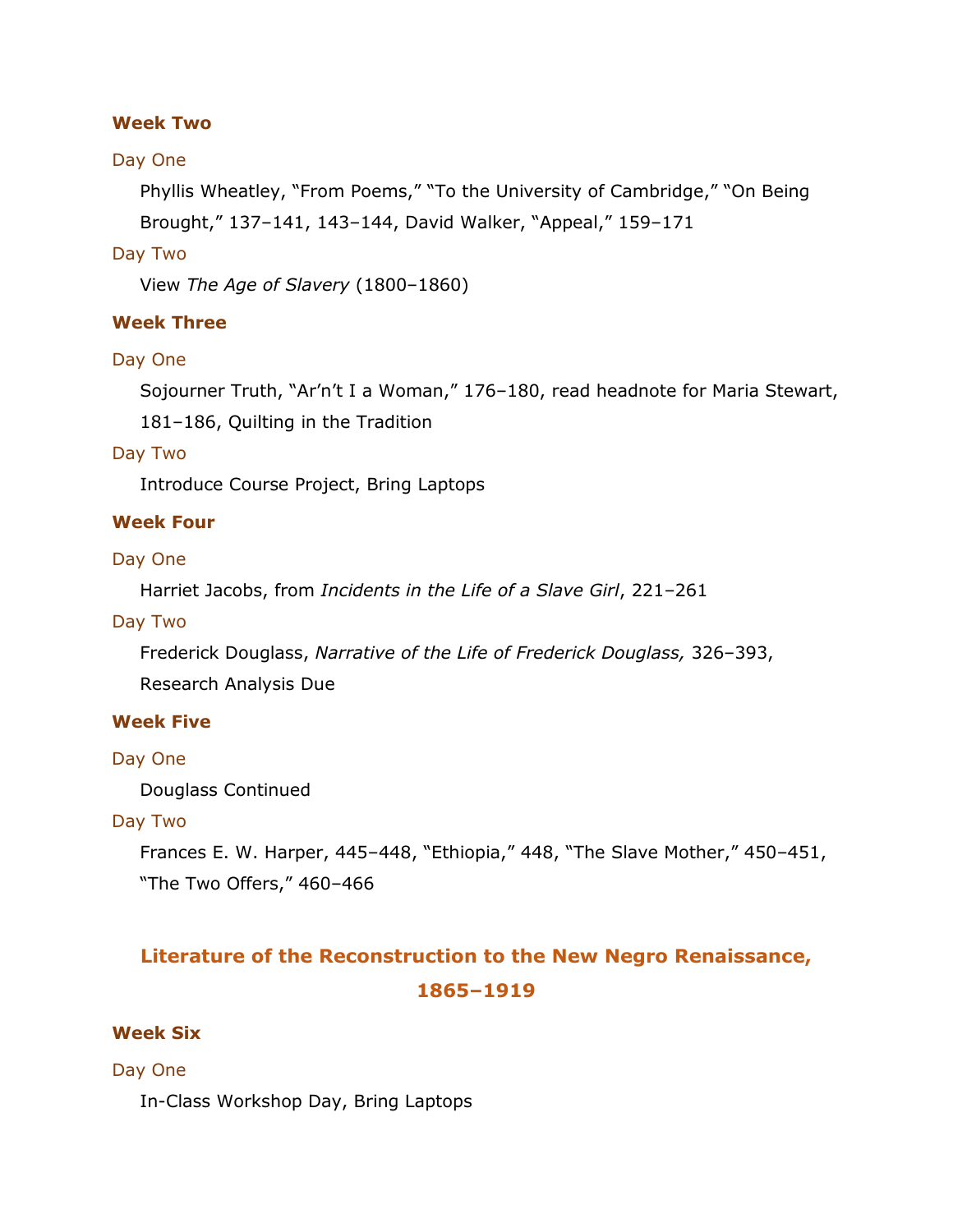# Day Two

"Literature of the Reconstruction to the New Negro Renaissance, 1865–1919," 505–520, View *Into the Fire*, read headnotes for Booker T. Washington, 548– 579

# **Week Seven**

#### Day One

Charles Chesnutt, *The Marrow of Tradition*

#### Day Two

Charles Chesnutt, *The Marrow of Tradition*

#### **Week Eight**

No Class, Spring Break

#### **Week Nine**

#### Day One

Pauline E. Hopkins, "Talma Gordon," 633–645, Ida B. Wells-Barnett, "A Red Record," 667–669, Annotated Bibliographies Due

#### Day Two

In-Class Workshop Day, Bring Laptops

# **Week Ten**

#### Day One

W. E. B. Du Bois, "The Souls," 679–683, 687–709

#### Day Two

James Weldon Johnson, "The Autobiography," 792–847

# **Week Eleven**

#### Day One

Johnson, "The Autobiography," 848–893

#### Day Two

"Harlem Renaissance, 1919–1940," 953–962 View *Making a Way Out of No Way*